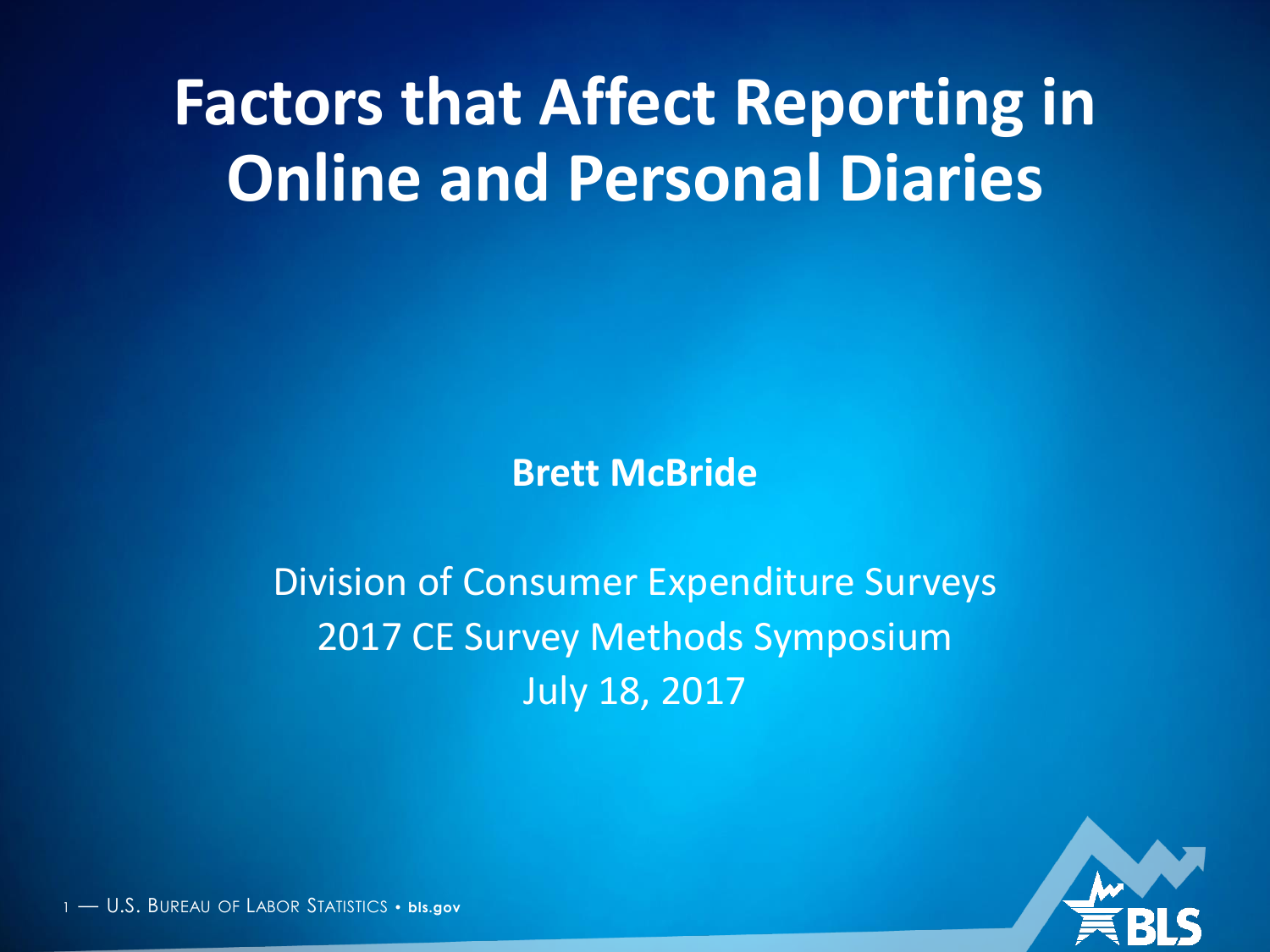#### **Diaries Trends in the CE Survey**

- CE testing electronic diaries for past 5+ years
- Evolution:
	- household desktop
		- personal mobile
			- personal diary integrated across device types
- Latest test (with analyzed data): Proof of Concept (Gemini Redesign)

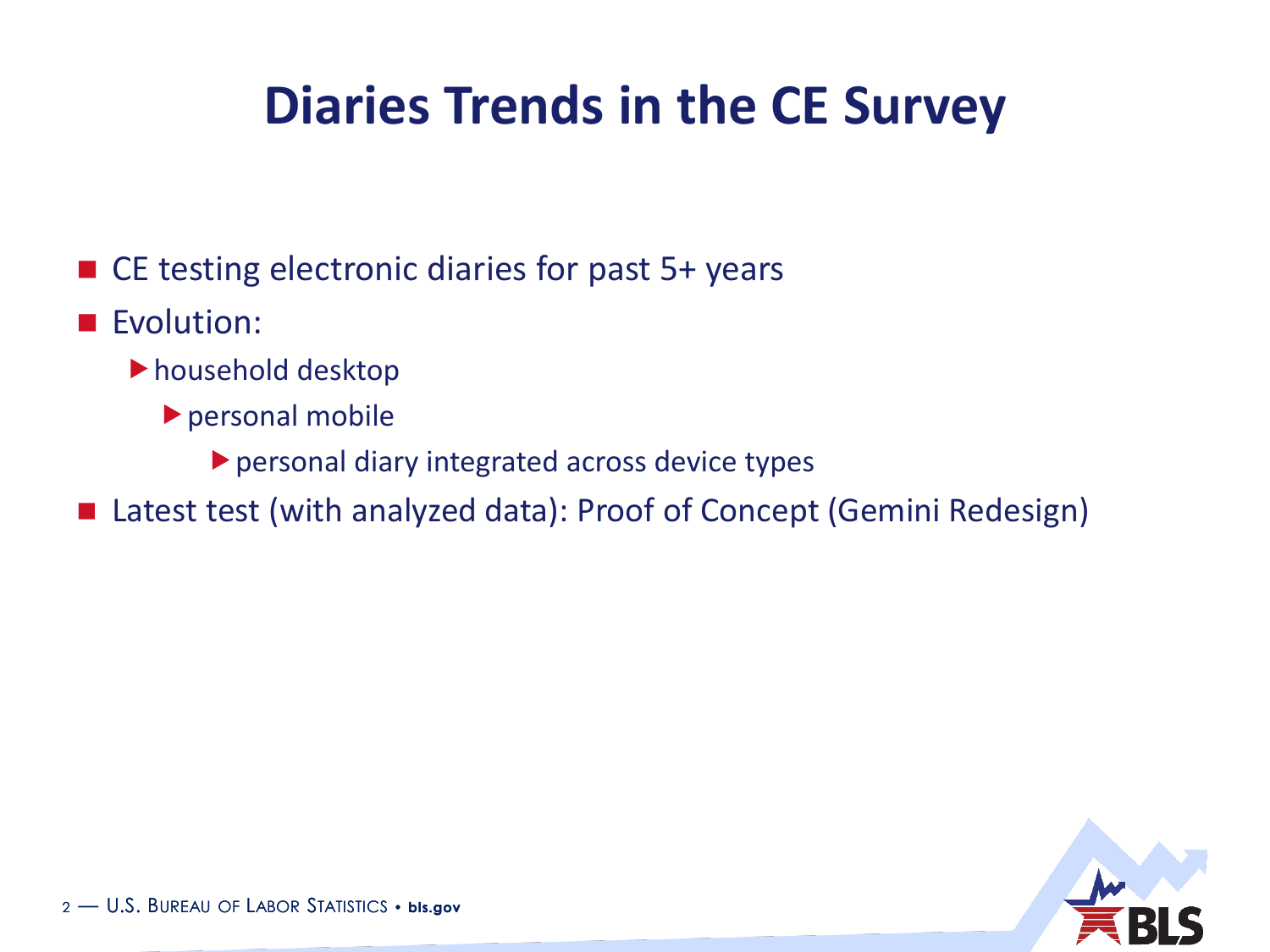#### **Overview**

- Background on diaries in Proof of Concept (POC) test
- Research questions  $-$  personal diaries:
	- What kind of households ultimately participated?
	- $\triangleright$  Did full participation affect extent of reporting?
	- Did exposure to interviewer diary instructions affect extent of reporting?
- Research questions online diaries/diary mode:
	- Who were more likely to receive online diaries?
	- ▶ Was diary mode associated with completion rates?
	- ▶ Did (personal) online diaries boost reporting socially undesirable expenses?
- **Future tests**

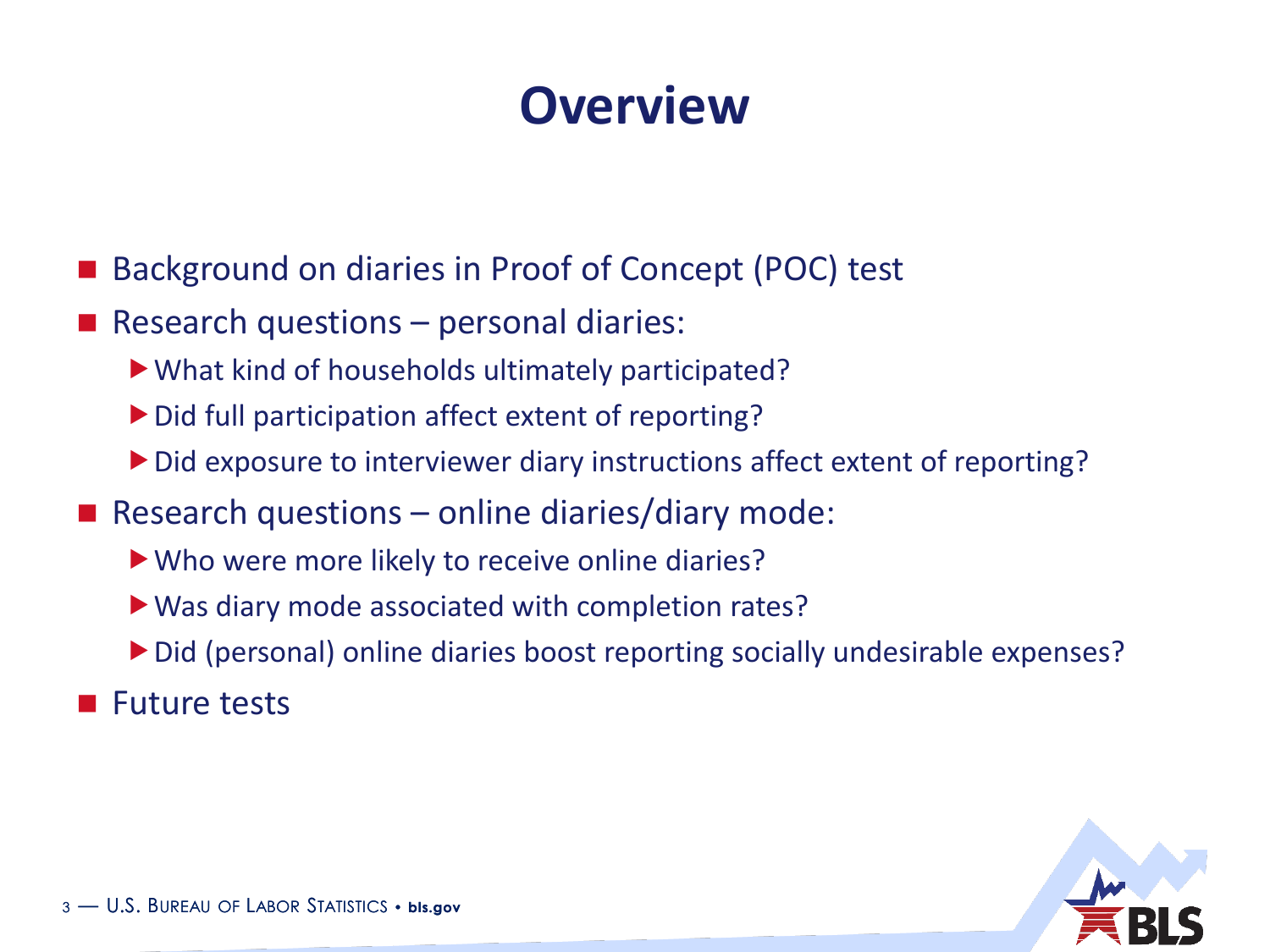#### **POC Test Diary Background**

- Eligibility: Household members 15 or older
- Incentives: \$20 debit card per complete diary
- Mode Choice: Paper or Online (if eligible)
- Reporting period: 7 days starting day following diary placement
- Recall process: members with unreported expenses asked to recall them based on how soon after reporting period diary was picked-up

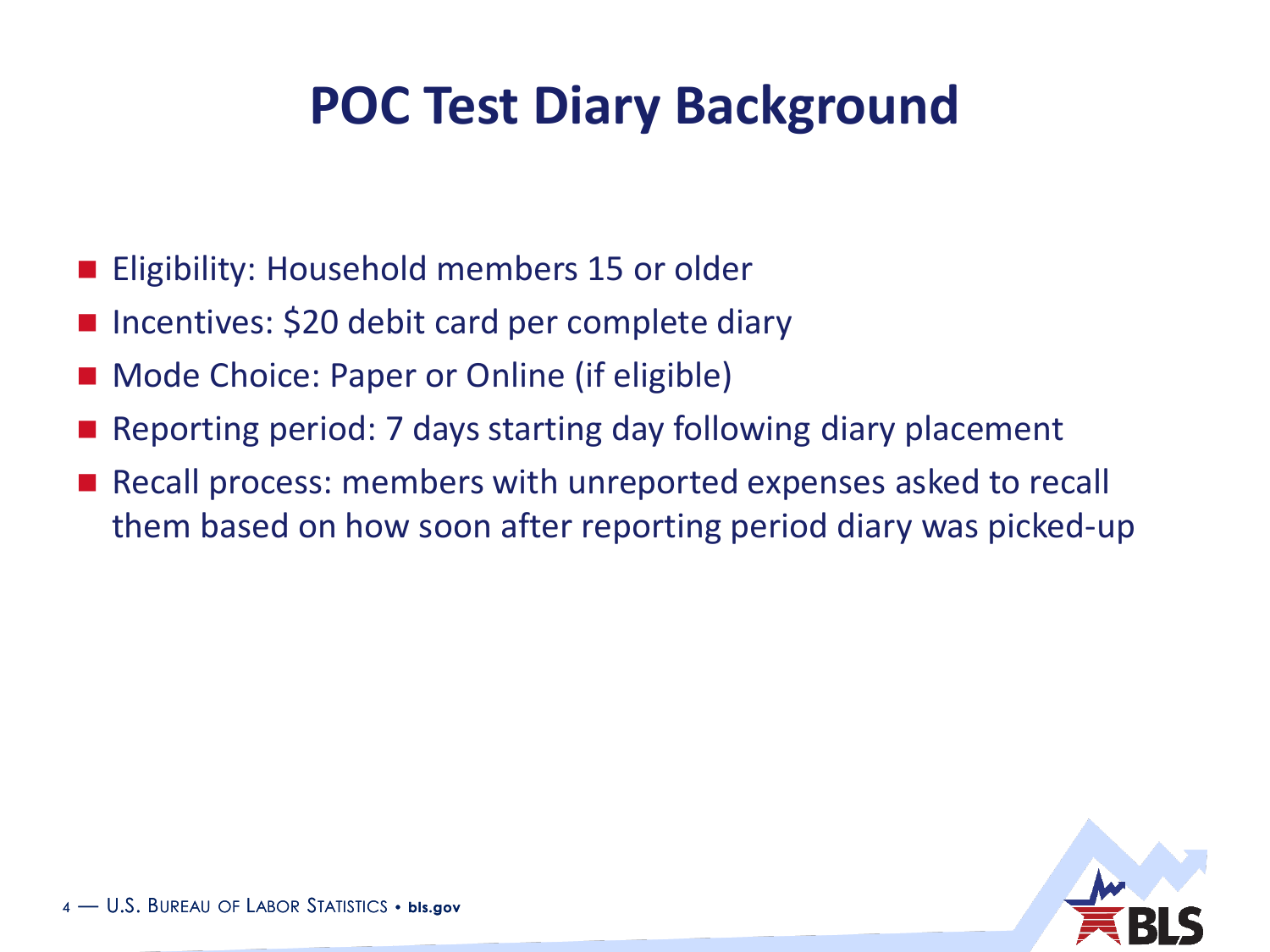## **POC Personal Diary Findings**



5 — U.S. BUREAU OF LABOR STATISTICS • **bls.gov**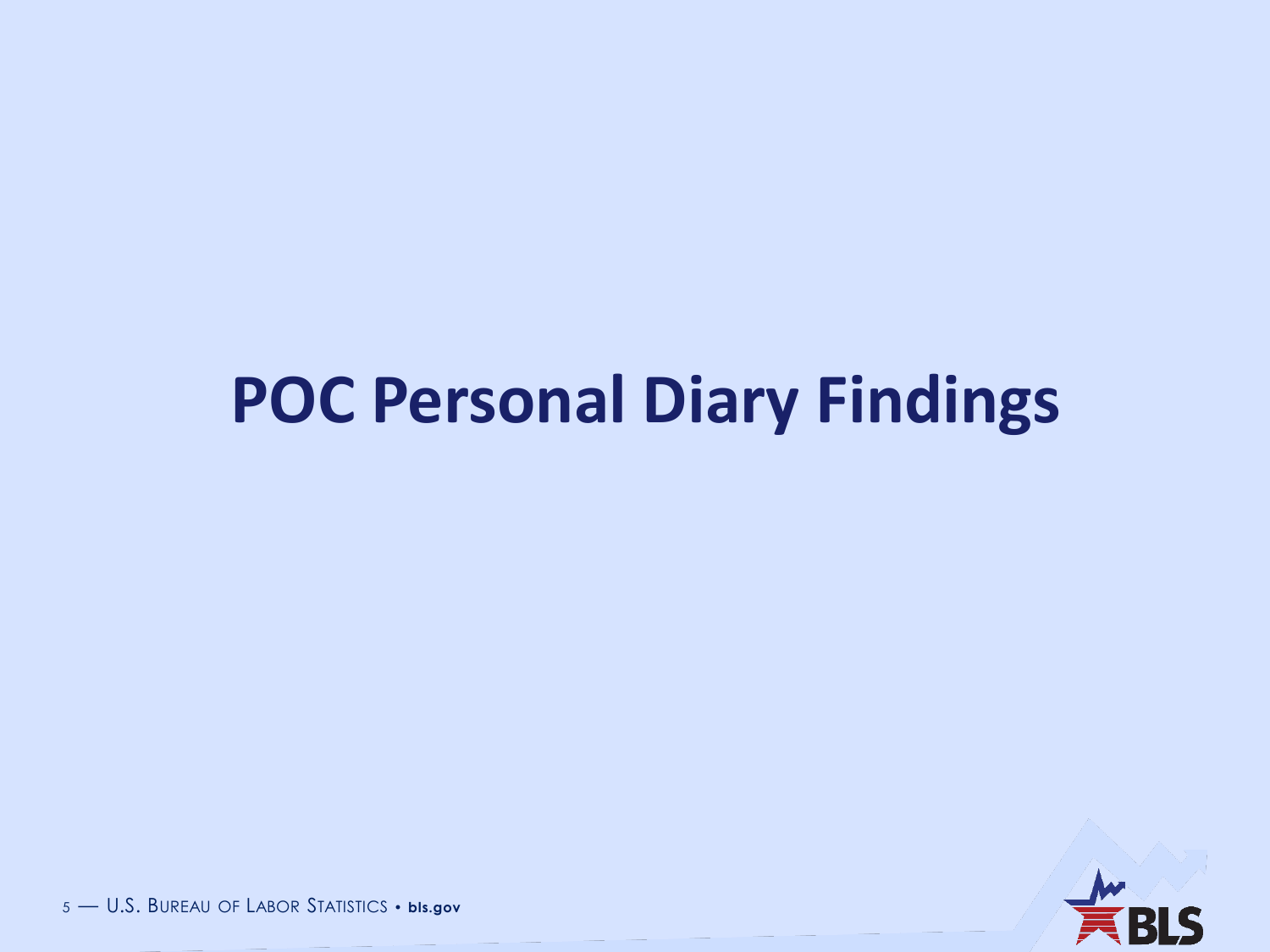#### **Household Sizes and Completion Levels**

#### ■ Final sample size: 520 households completing 1+ diary



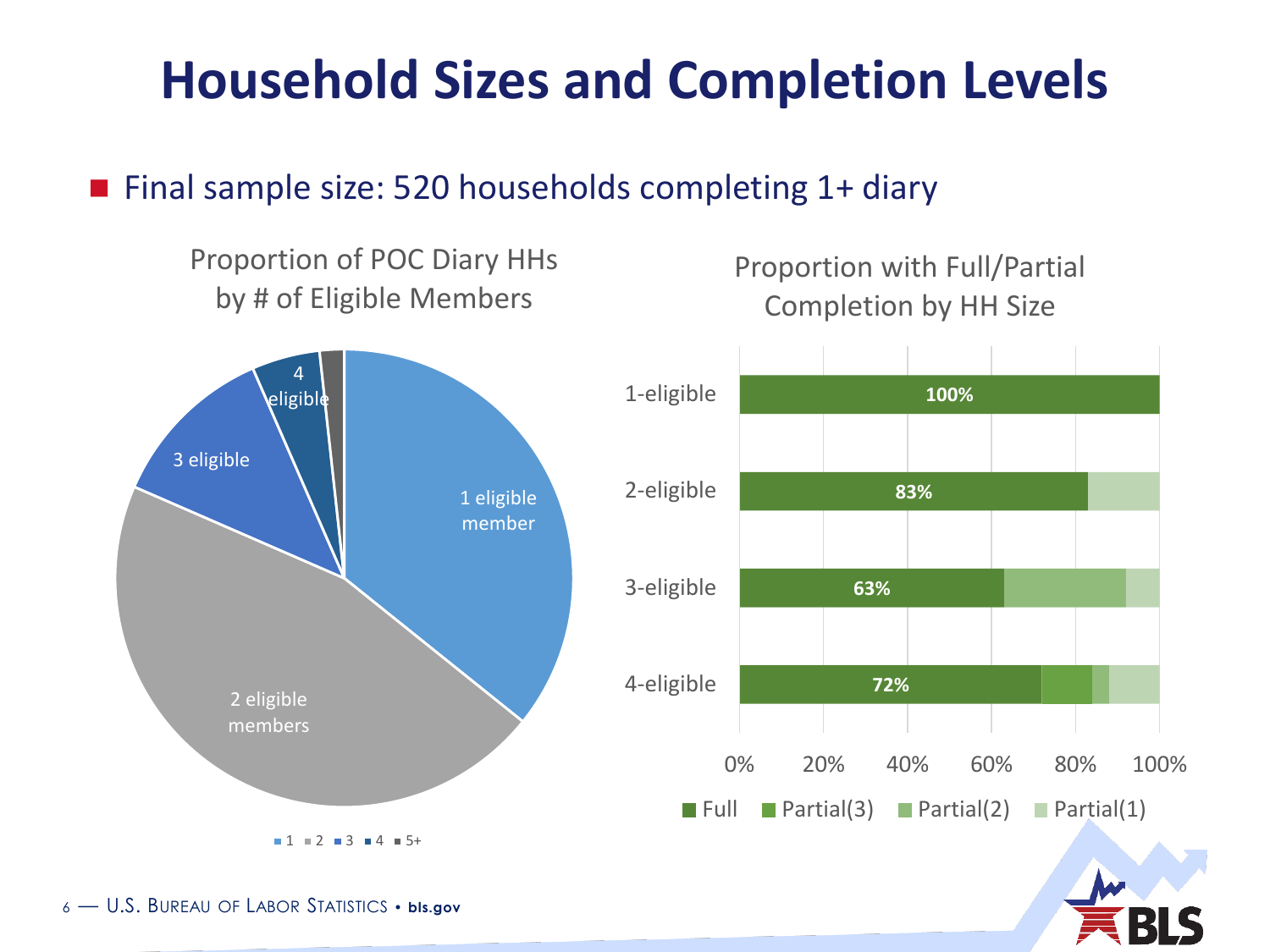### **Full Participation Effects**

■ No evidence full participation increased entries compared to partial household self-reporting, among households with 2+ eligible members

|                      | Full | <b>Partial</b> |
|----------------------|------|----------------|
| Number of HHs        | 248  | 76             |
| Mean HH entries*     | 26.4 | 29.6           |
| Mean $#$ HH eligible | 2.4  | 2.6            |

\*Includes recalled entries, provided they were not 100% of entries

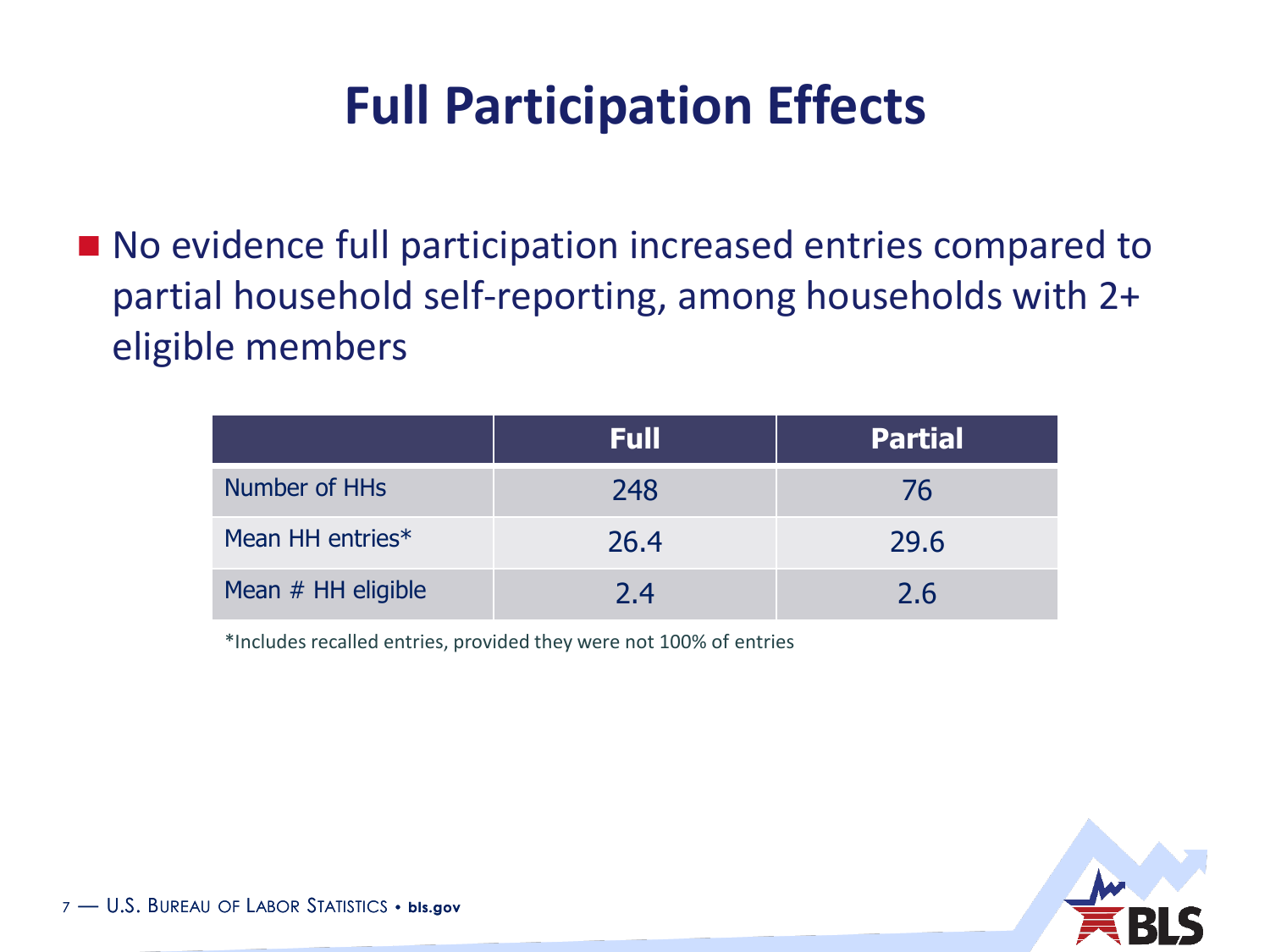#### **Personal Diary Effects**

■ Compared 2+ eligible households between POC (personal diary self-reporting) and equivalent CE diary cases (proxy reporting)

Same areas, time periods, paper modes

|                      | <b>Personal</b> | <b>Proxy</b> |
|----------------------|-----------------|--------------|
| Number of HHs        | 184             | 181          |
| Mean HH entries*     | 29.8            | 36.1         |
| Mean $#$ HH eligible | 7.4             | 2.5          |

\*Includes recalled entries, provided they were not 100% of entries

#### ■ No indication personal diaries increased reporting

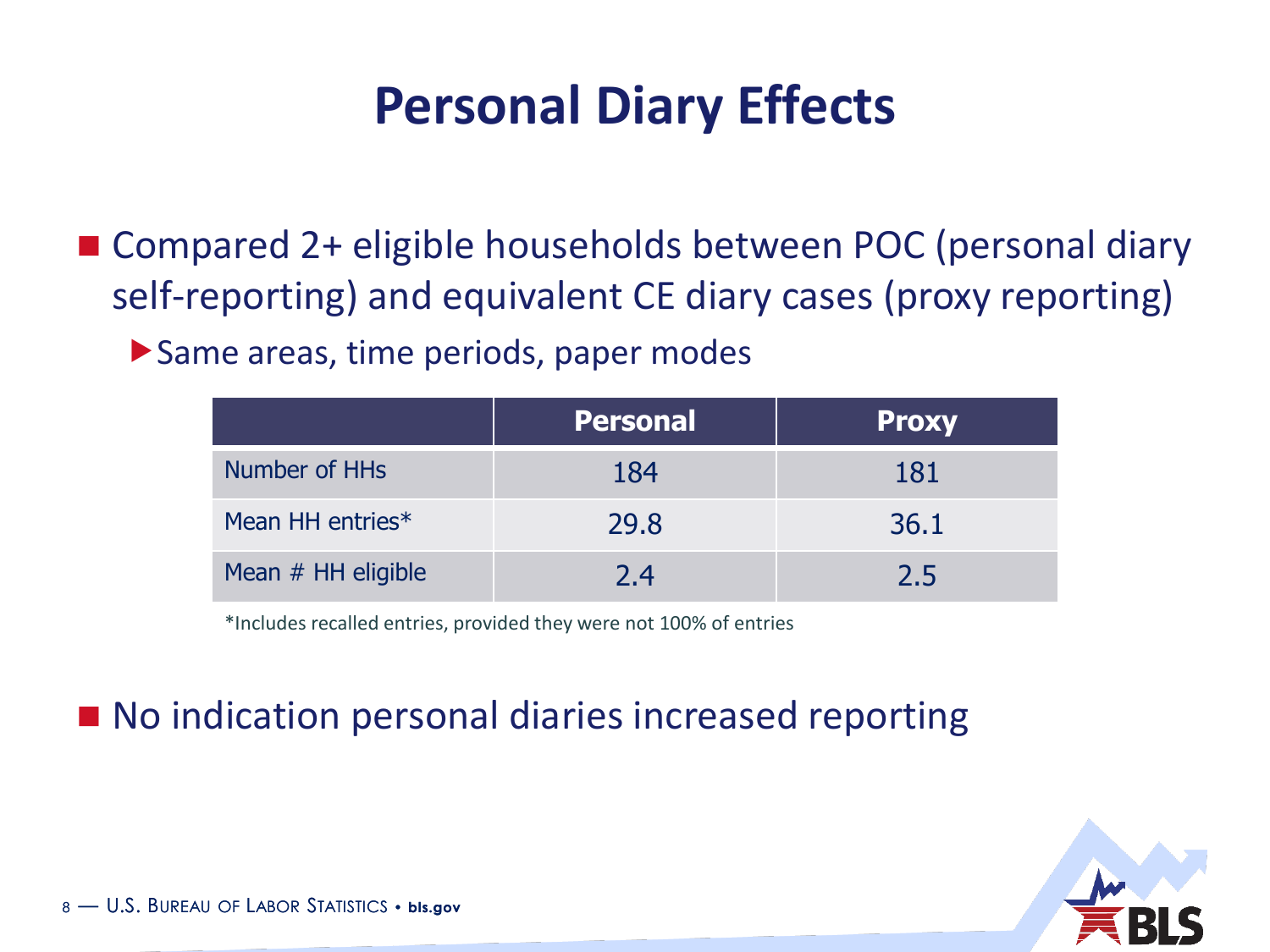#### **Helpful Role of Diarist Presence at Placement**

- When placing diaries, interviewers prompted to have other household members attend diary-keeping instructions
- Diarists present at placement had more entries than those absent:

|         | $#$ Diarists Mean | Median | Min | <b>Max</b> |
|---------|-------------------|--------|-----|------------|
| Present | 788               | 15     |     | 161        |
| Absent  | 219               |        |     | 144        |

■ 78% of eligible diarists were present and they provided average of almost double the number of entries as absent diarists

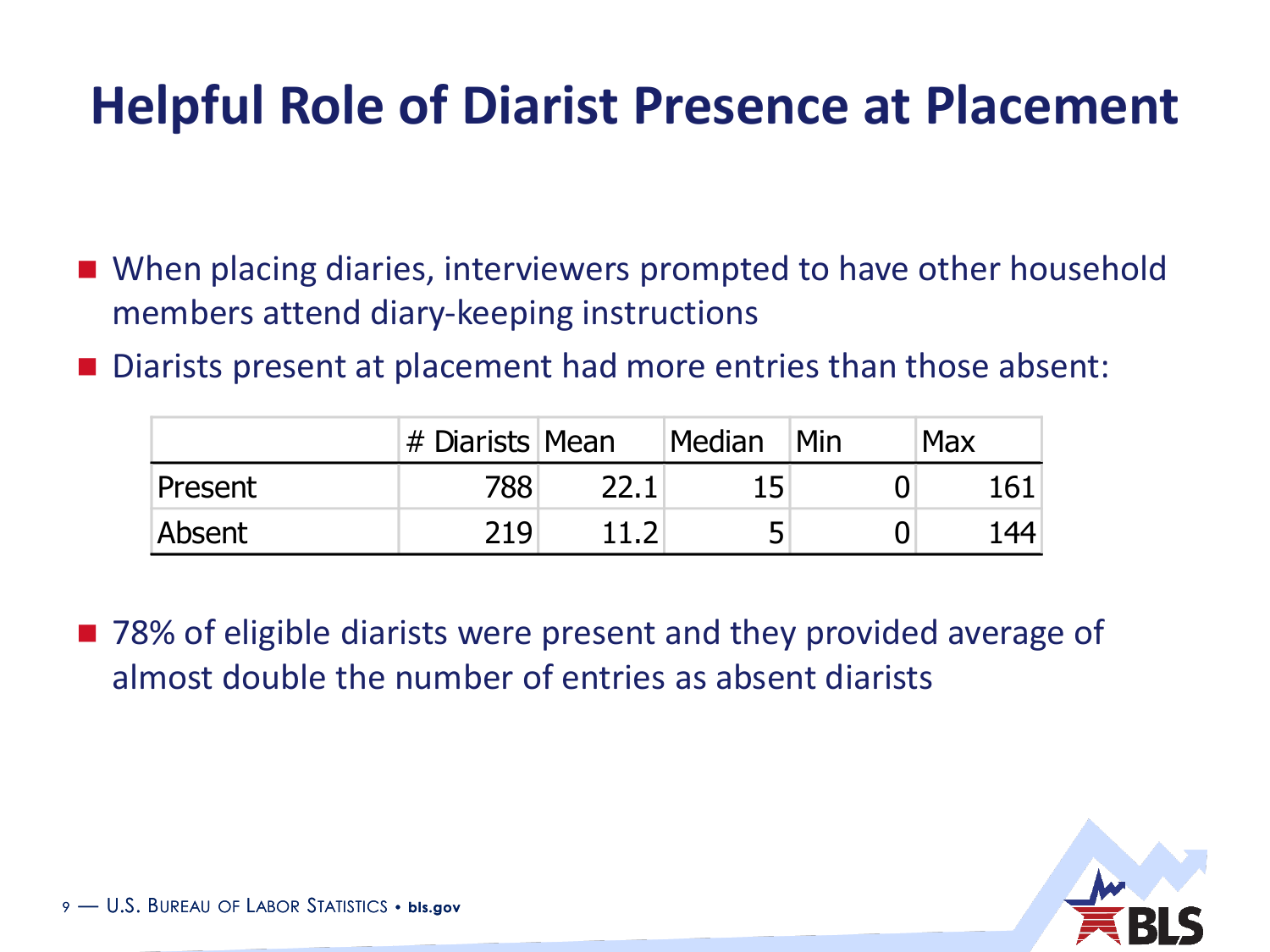# **POC Online Diary Findings**



10 — U.S. BUREAU OF LABOR STATISTICS • **bls.gov**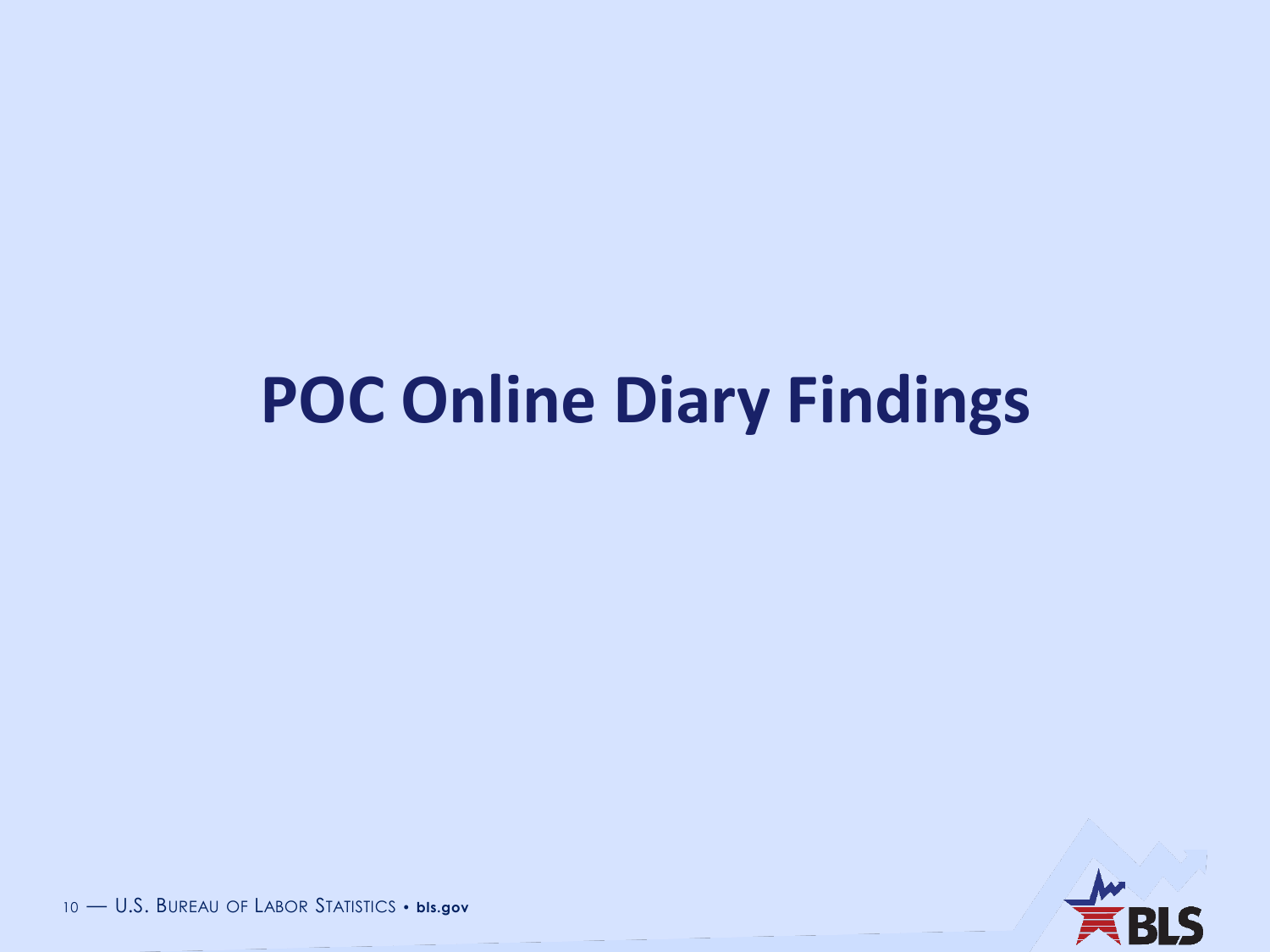### **Online Diary Eligibility (N=1,008)**

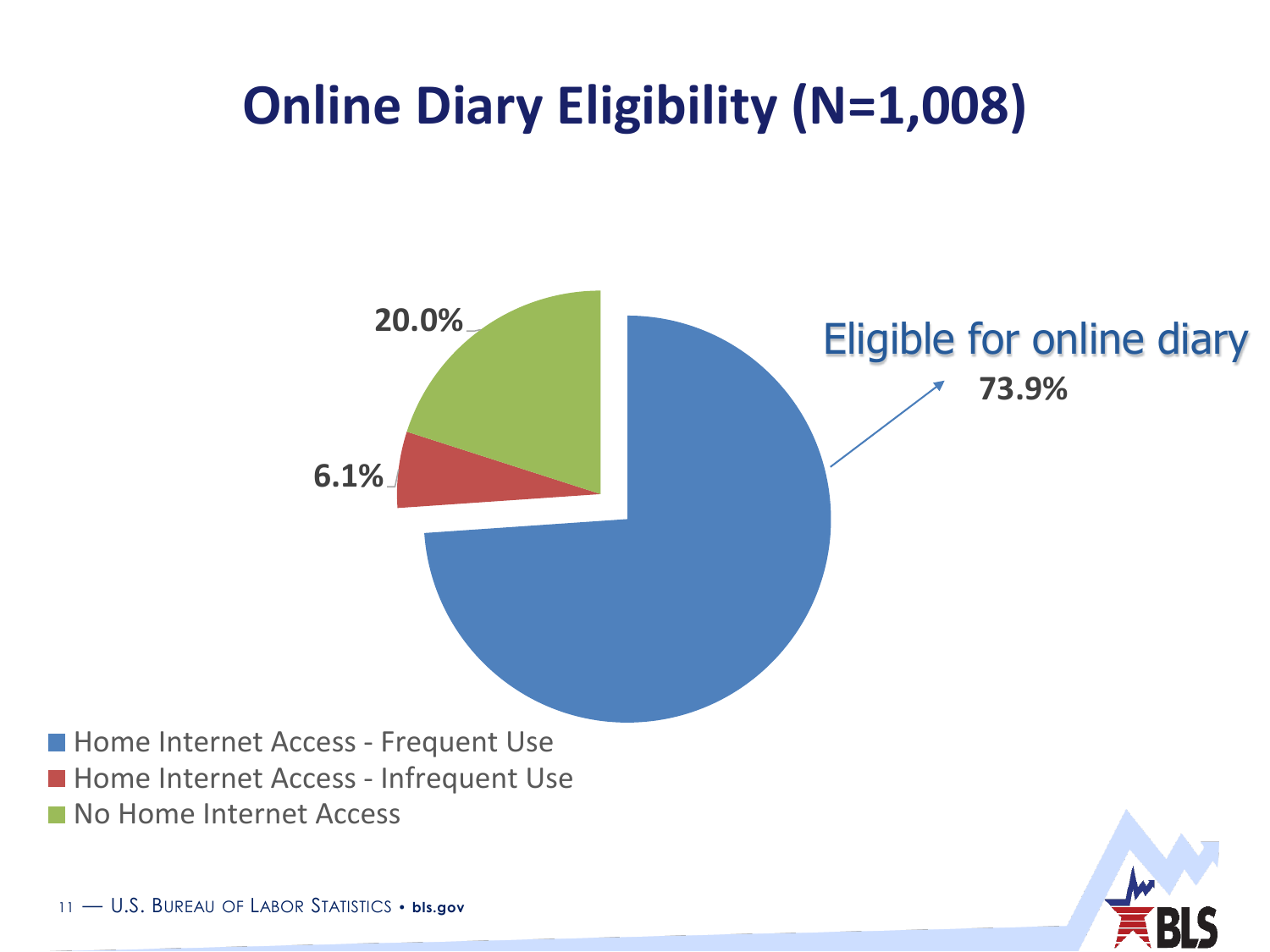### **Mode Choice for Online Eligibles (N= 747)**



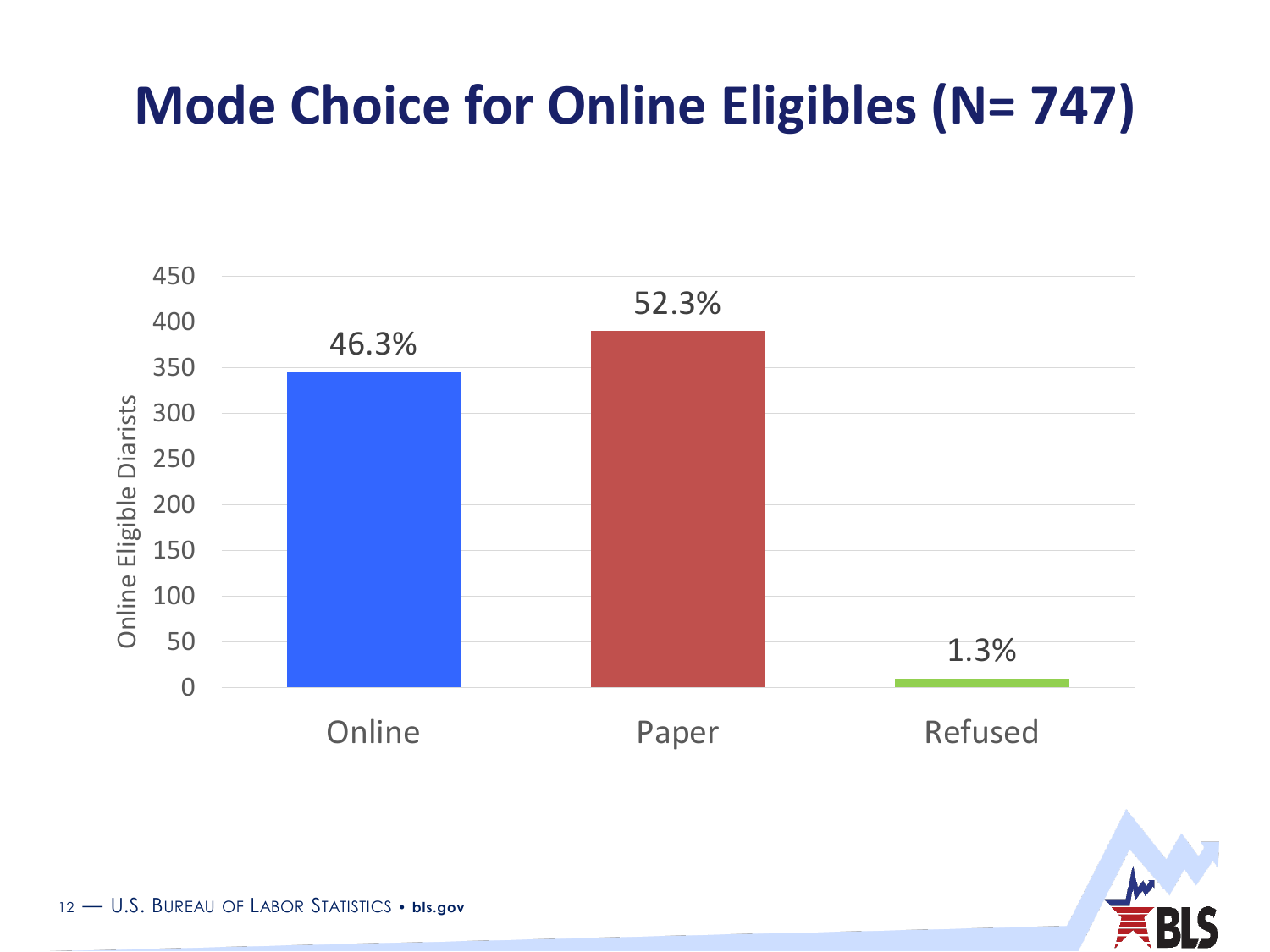## **Households Assigned Online Diaries: Educated**

Distribution of diary modes by households' most educated



- Diarists in households without college-educated comprised 24% of online diaries but 43% of paper diaries
- Diarists where someone in household had a masters or higher made up 21% of online diaries but only 8% of paper

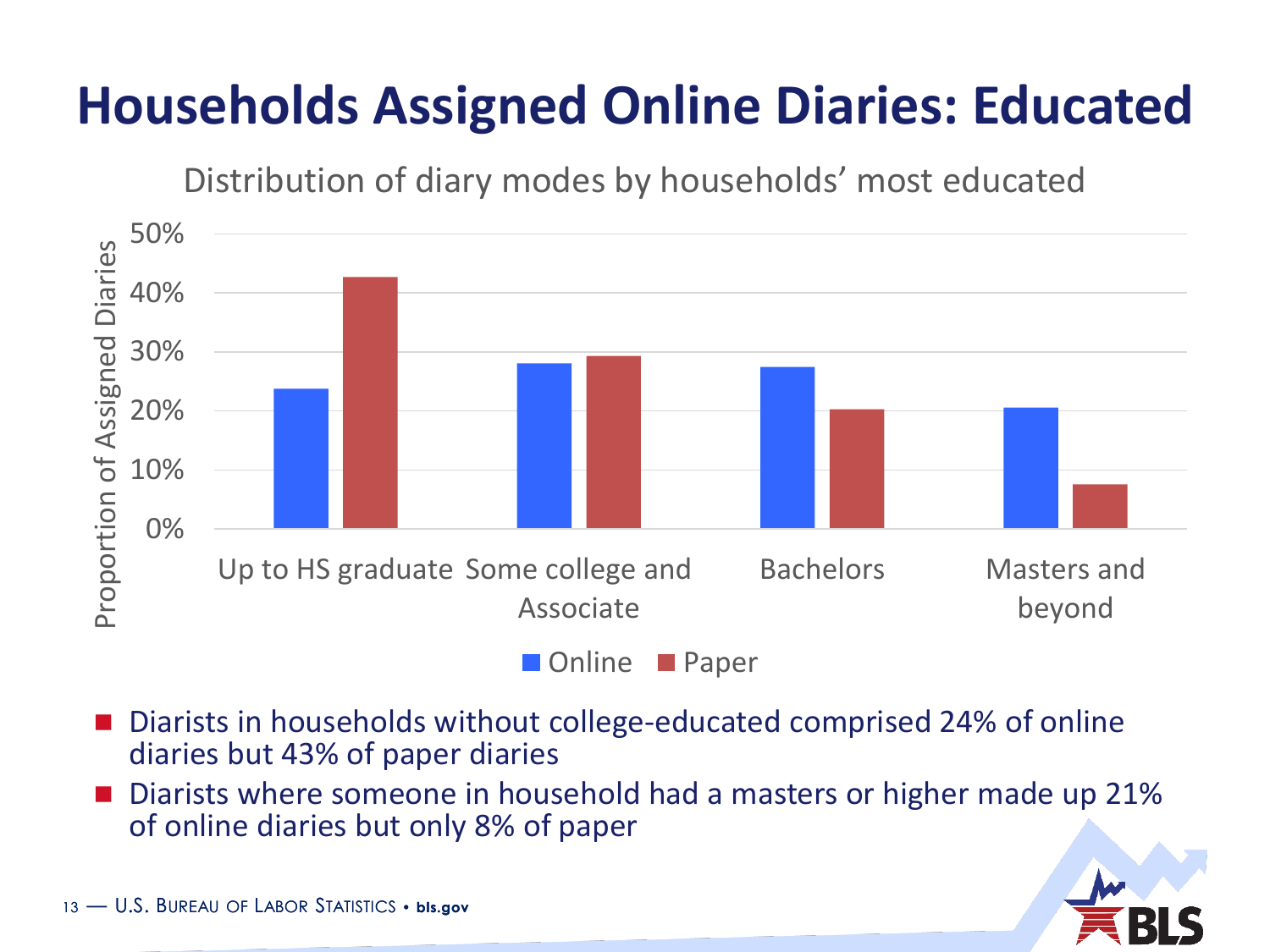## **Households Assigned Online Diaries: Young**

Distribution of diary modes by diarist's age



- 44% of online diaries were assigned to those age 20-39 compared to 29% of paper diaries
- 6% of online diaries were assigned to those age 65 and older compared to 23% of paper diaries

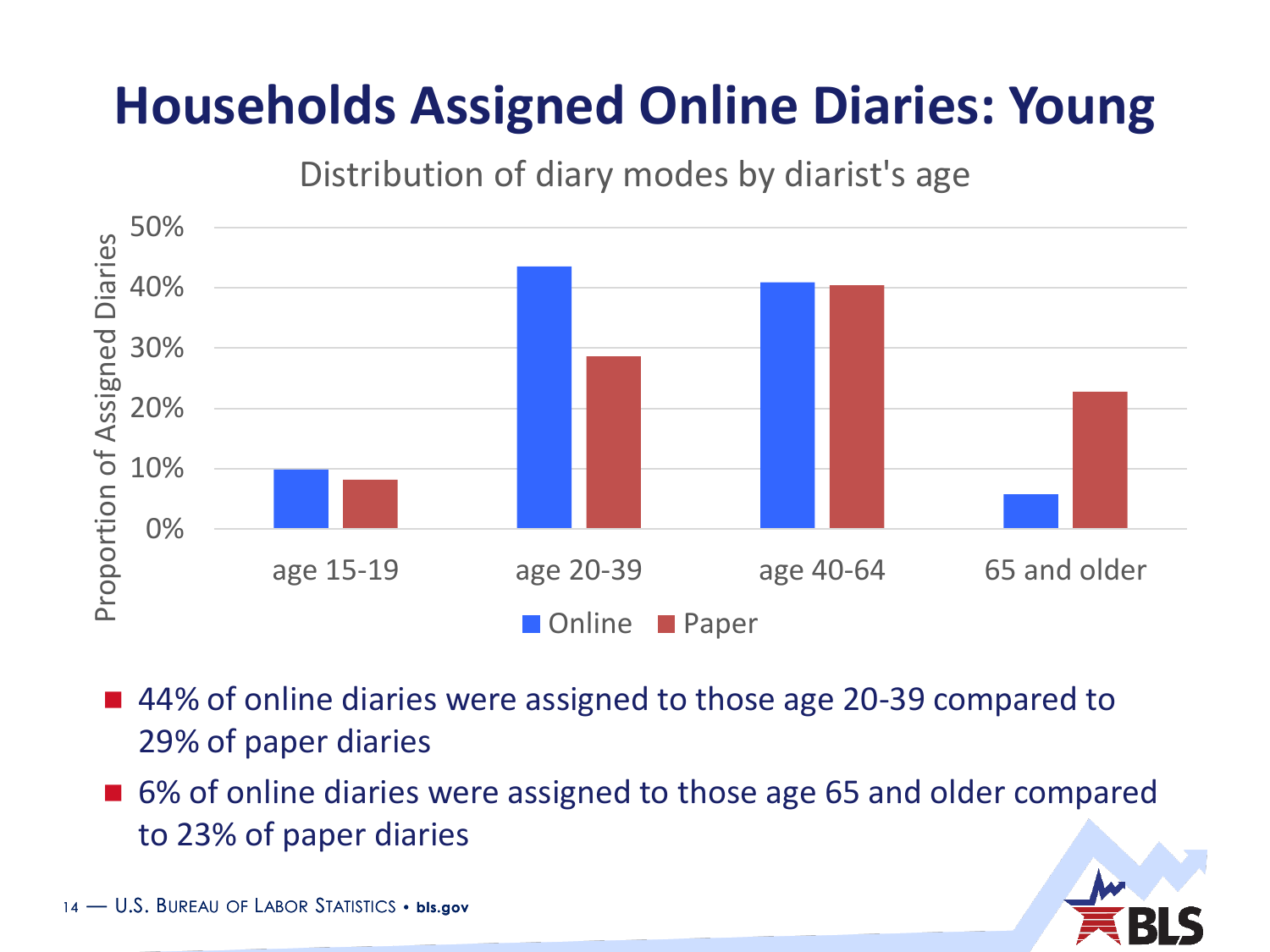### **Diary Completion by Mode**

|                  | <b>Filled Diaries</b> |                                       | <b>Total</b>                                          |                                  |      |
|------------------|-----------------------|---------------------------------------|-------------------------------------------------------|----------------------------------|------|
|                  |                       | <b>% Non-</b><br><b>Participation</b> | $\frac{0}{0}$<br>Legitimately<br><b>Blank Diaries</b> | % Total<br><b>Recall Diaries</b> |      |
| Paper $(N=646)$  | 89%                   | 7%                                    | 2.6%                                                  | $1\%$                            | 100% |
| Online $(N=345)$ | 81%                   | 13%                                   | 0.3%                                                  | 6%                               | 100% |

■ Small difference in diary completion rates by mode

- **Slightly higher online non-participation rate and rate of** 'Total Recall' diaries – all expenses reported to interviewer
	- May point to technical difficulties logging in to online diaries

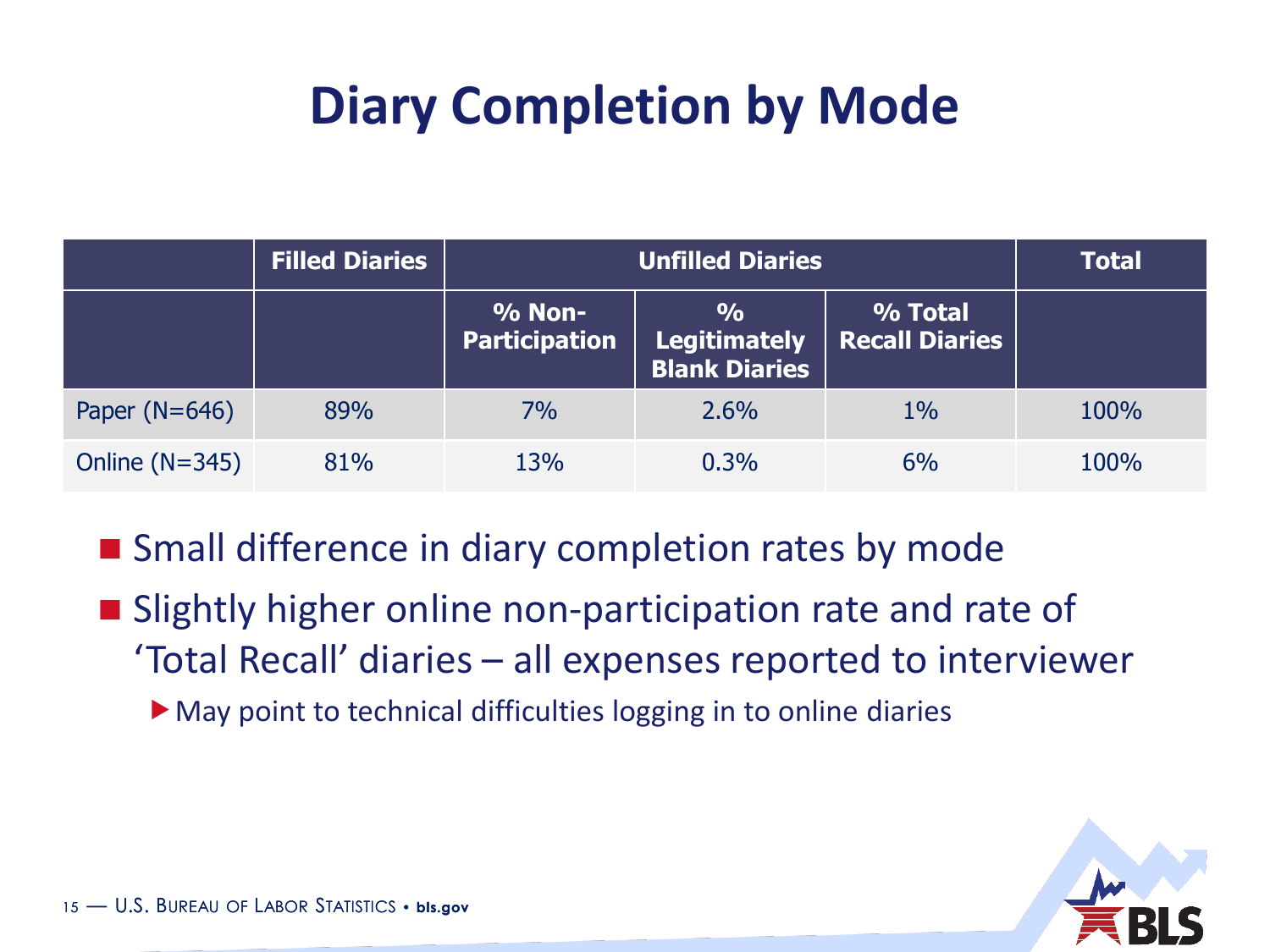# **POC Personal Online Diary Findings**

| <b>STJ T&amp;TA ****</b> |                                                                                                                                                           | 9:05 AM                                                       | 86% |
|--------------------------|-----------------------------------------------------------------------------------------------------------------------------------------------------------|---------------------------------------------------------------|-----|
|                          |                                                                                                                                                           | a respond.census.gov                                          | c   |
|                          |                                                                                                                                                           | <b>CE Diary</b>                                               |     |
|                          | Username:                                                                                                                                                 |                                                               |     |
|                          | Password:                                                                                                                                                 |                                                               |     |
|                          |                                                                                                                                                           |                                                               |     |
|                          | Forgot password?<br>Forgot username?<br>Need Help? Call the Help Desk toll-free at 877-<br>744-1522 or send an email to<br>NPC.CE.POC.Helpdesk@census.gov | Login                                                         |     |
|                          | <b>Burden</b>                                                                                                                                             | Accessibility                                                 |     |
|                          | Privacy                                                                                                                                                   | Security<br>OMB No.: 1220-0050<br>Approval Expires: 3/31/2016 |     |
|                          |                                                                                                                                                           |                                                               | ال  |
|                          |                                                                                                                                                           |                                                               |     |



16 — U.S. BUREAU OF LABOR STATISTICS • **bls.gov**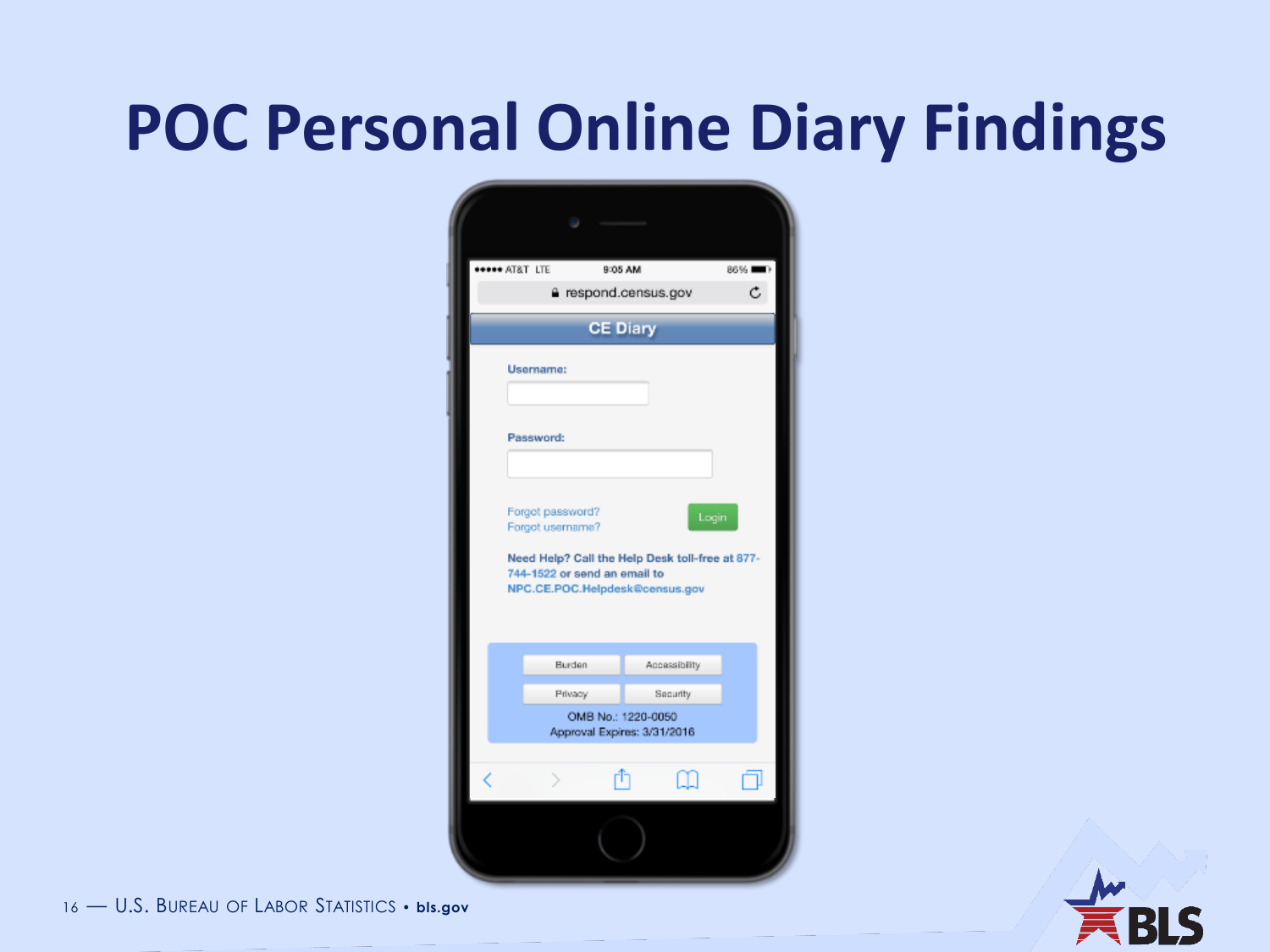### **Role of Personal or Online Diaries?**

- Did POC diaries have more reports of 'undesirable' expenses compared to production (involving proxy reporting)?
- **POC** records alcohol as a separate expense in the Meals Away from Home section

|            | N (CUs) | $\sqrt{26}$ CUs $^{\dagger}$<br>reporting<br>alcohol | Min.<br>alcohol<br>entries | Max.<br>alcohol<br>entries |
|------------|---------|------------------------------------------------------|----------------------------|----------------------------|
| POC        | 508     | 22.2%                                                |                            | 10                         |
| Production | 265     | 22.3%                                                |                            |                            |



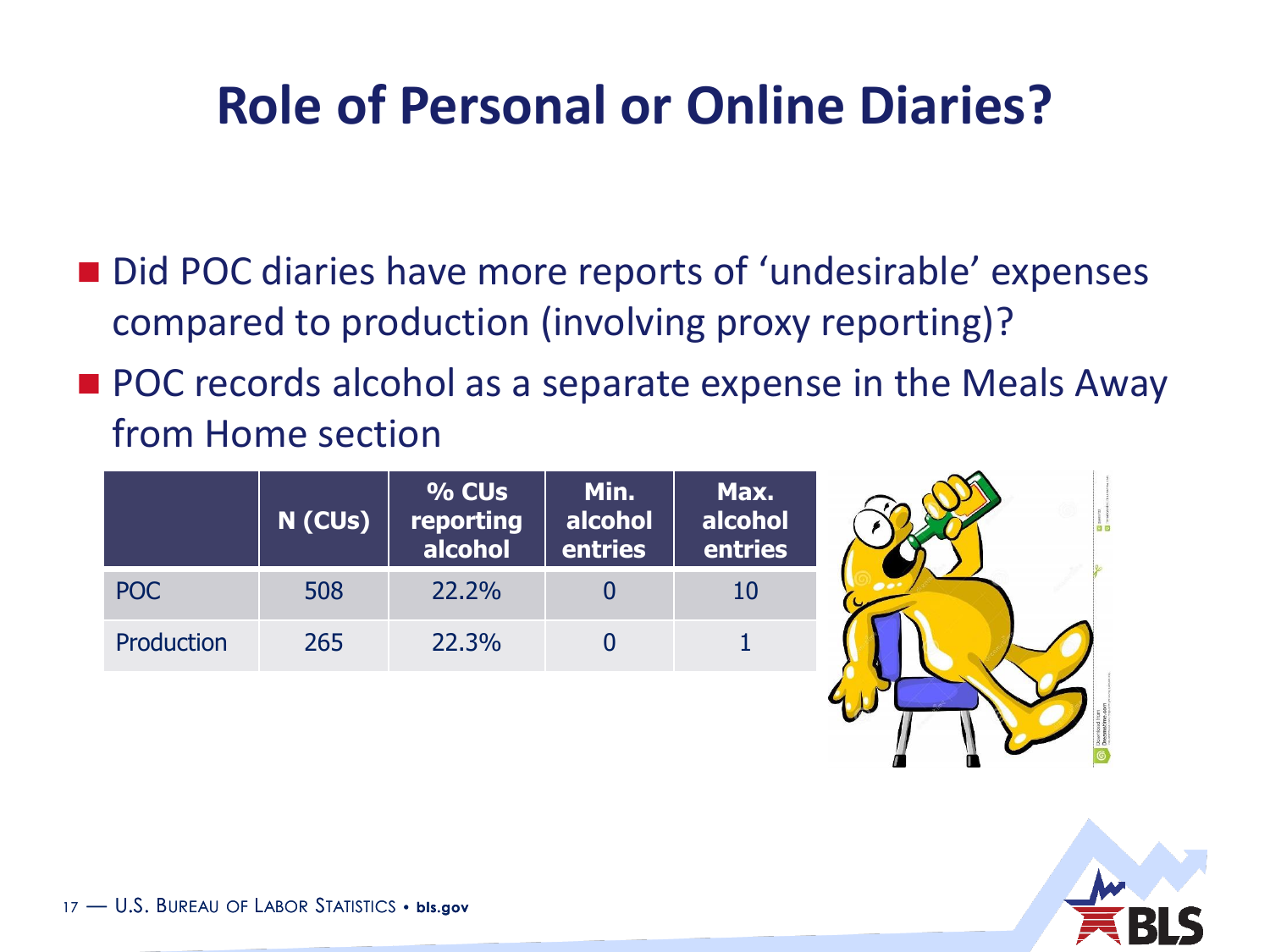#### **Role of Personal or Online Diaries?**

- Did POC diaries have more reports of 'undesirable' expenses compared to production (involving proxy reporting)?
- **POC** records alcohol as a separate expense in the Meals Away from Home section

|                            | N (CUs) | % CUs<br>reporting<br>alcohol | Min.<br>alcohol<br>entries | Max.<br>alcohol<br>entries |  |
|----------------------------|---------|-------------------------------|----------------------------|----------------------------|--|
| <b>POC</b>                 | 508     | $22.2\%$                      |                            | 10                         |  |
| Production                 | 265     | 22.3%                         |                            |                            |  |
| <b>POC</b><br>(online/mix) | 190     | 27.4%                         | 0                          | 10                         |  |
| POC (paper)                | 318     | 19.2%                         |                            | 6                          |  |

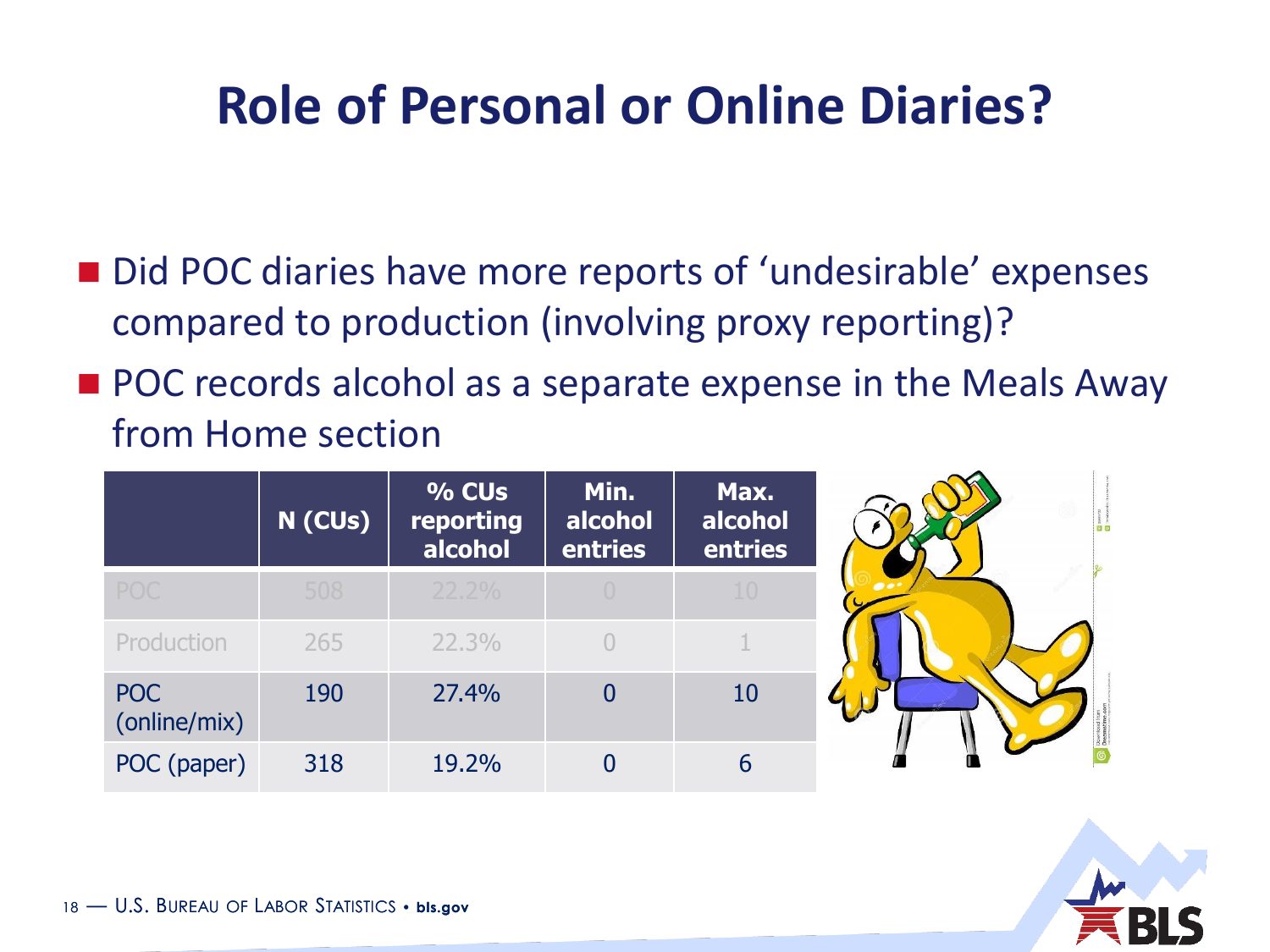- Research questions  $-$  personal diaries:
	- What kind of households ultimately participated?
	- Did full participation affect extent of reporting?
	- Did exposure to interviewer diary instructions affect extent of reporting?
- Research questions online diaries/diary mode:
	- Who were more likely to receive online diaries?
	- Was diary mode associated with completion rates?
	- ▶ Did (personal) online diaries boost reporting socially undesirable expenses?

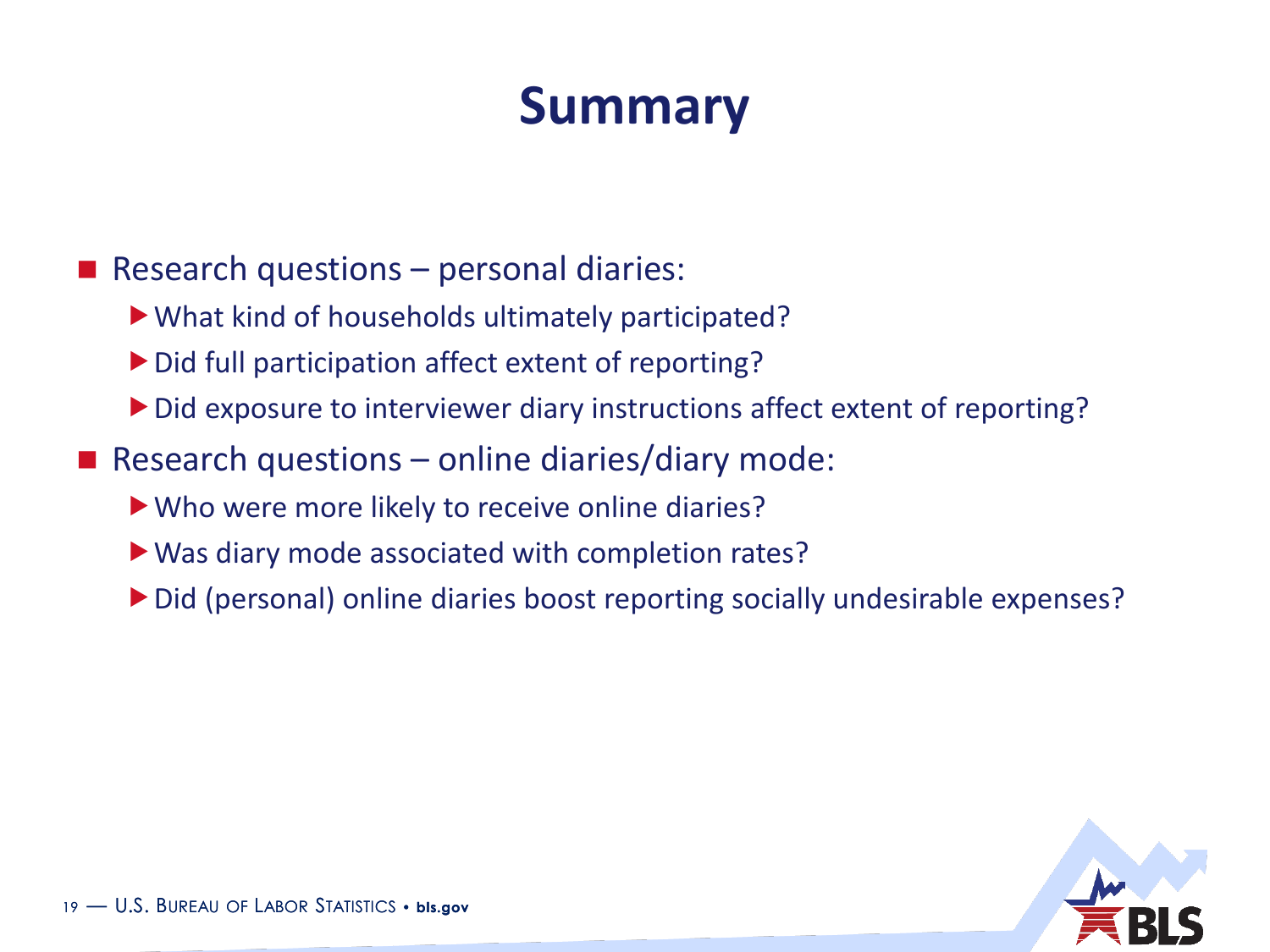- Research questions  $-$  personal diaries:
	- What kind of households ultimately participated? POC had 77% full participation
	- Did full participation affect extent of reporting?
	- Did exposure to interviewer diary instructions affect extent of reporting?
- Research questions online diaries/diary mode:
	- Who were more likely to receive online diaries?
	- Was diary mode associated with completion rates?
	- ▶ Did (personal) online diaries boost reporting socially undesirable expenses?

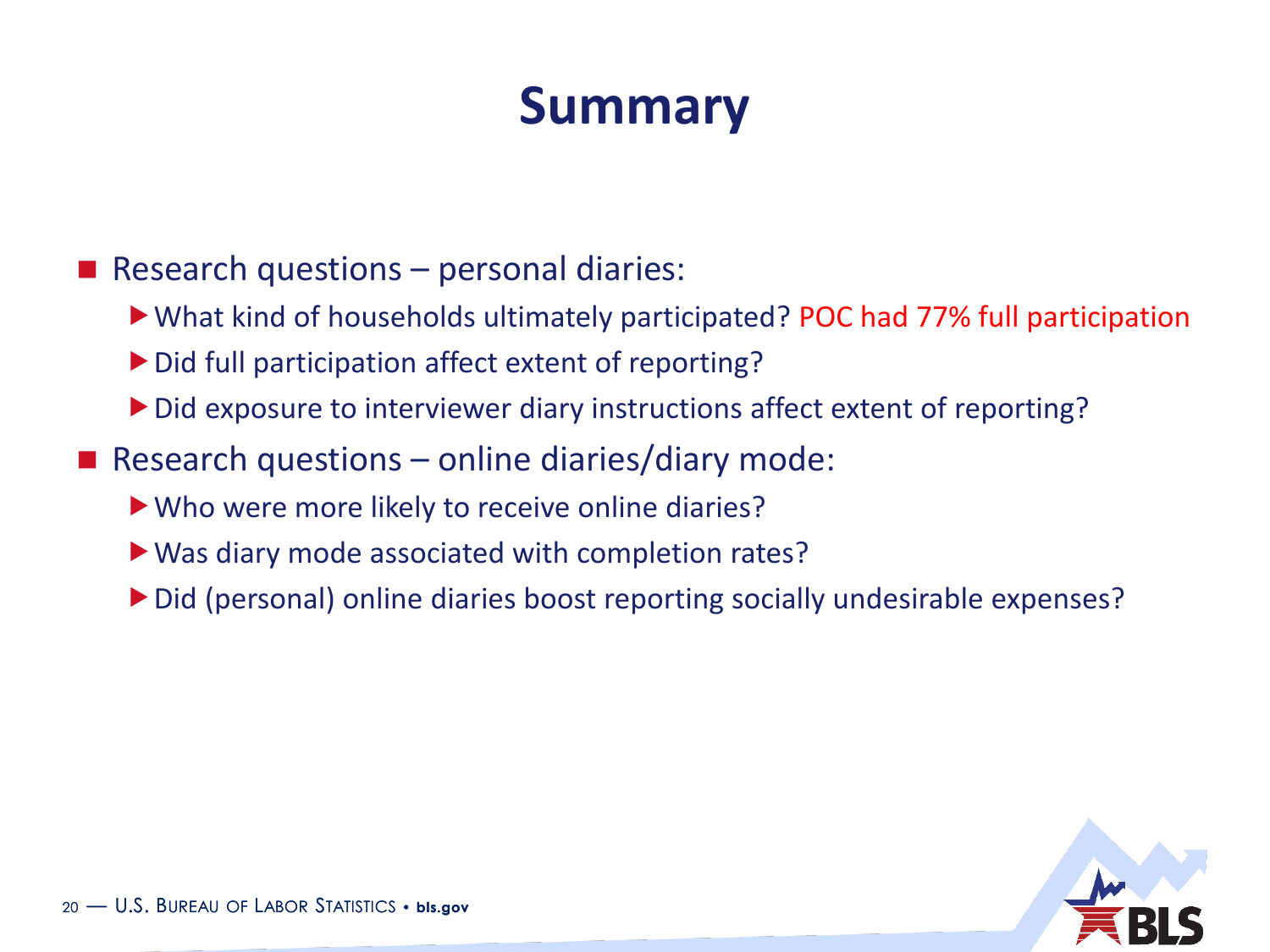- Research questions  $-$  personal diaries:
	- What kind of households ultimately participated? POC had 77% full participation
	- ▶ Did full participation affect extent of reporting? No & no advantage over proxy
	- Did exposure to interviewer diary instructions affect extent of reporting?
- Research questions online diaries/diary mode:
	- Who were more likely to receive online diaries?
	- Was diary mode associated with completion rates?
	- ▶ Did (personal) online diaries boost reporting socially undesirable expenses?

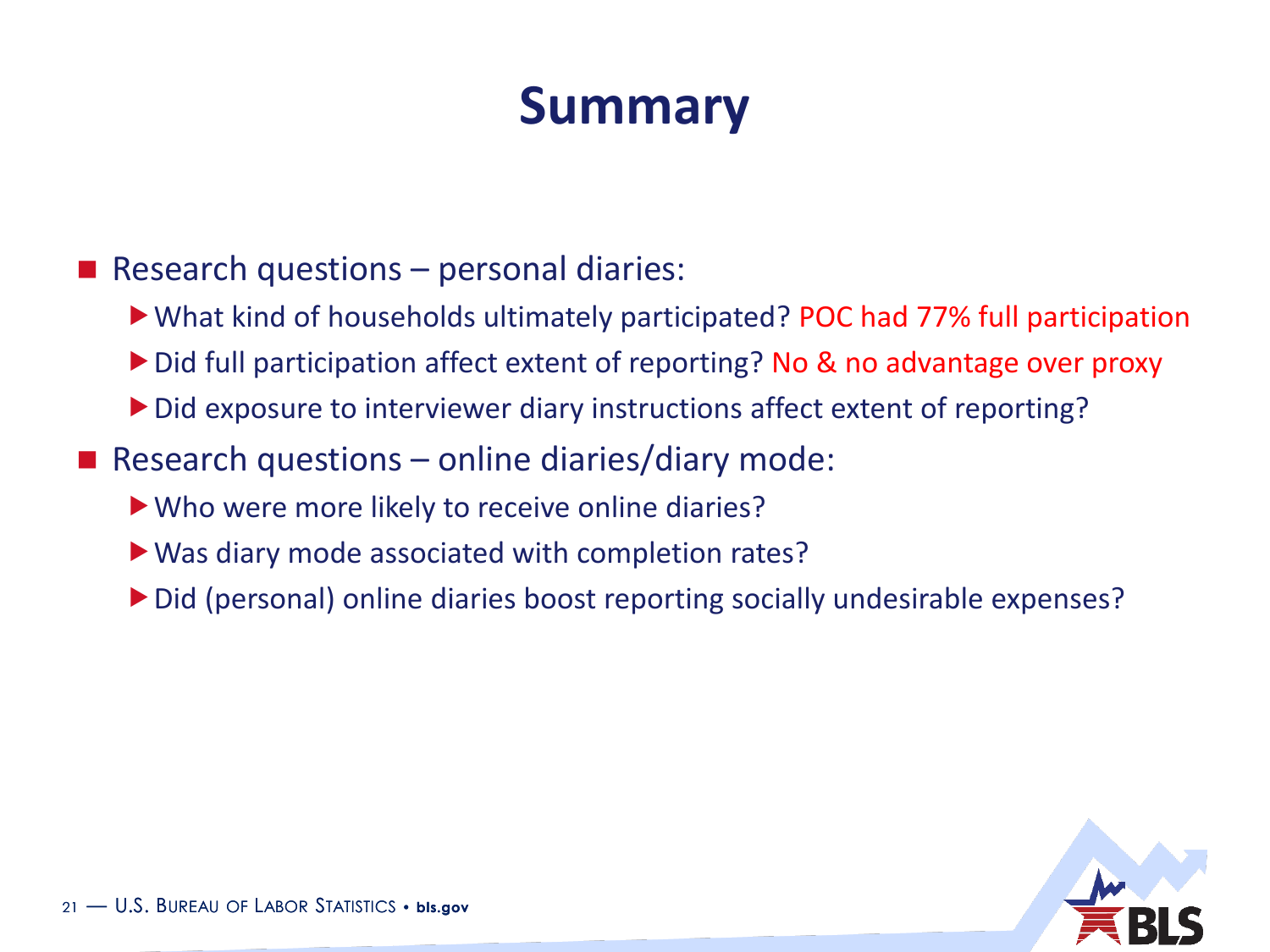Research questions  $-$  personal diaries:

- What kind of households ultimately participated? POC had 77% full participation
- ▶ Did full participation affect extent of reporting? No & no advantage over proxy
- Did exposure to interviewer diary instructions affect extent of reporting? Yes, associated with above average number of entries reported
- Research questions online diaries/diary mode:
	- Who were more likely to receive online diaries?
	- Was diary mode associated with completion rates?
	- ▶ Did (personal) online diaries boost reporting socially undesirable expenses?

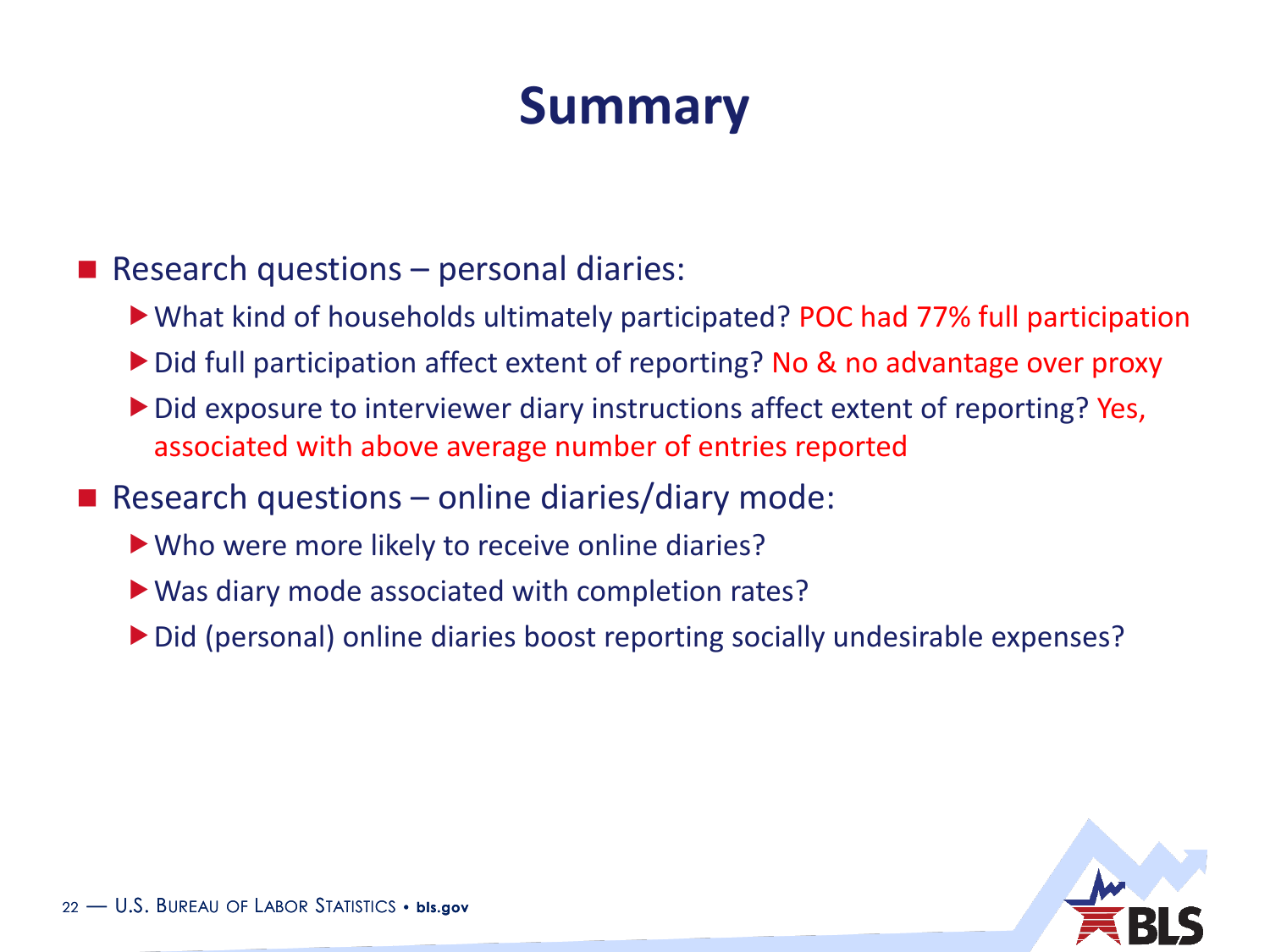Research questions  $-$  personal diaries:

What kind of households ultimately participated? POC had 77% full participation

- ▶ Did full participation affect extent of reporting? No & no advantage over proxy
- Did exposure to interviewer diary instructions affect extent of reporting? Yes, associated with above average number of entries reported
- Research questions online diaries/diary mode:
	- Who were more likely to receive online diaries? Higher-educated, under age 39
	- Was diary mode associated with completion rates?
	- Did (personal) online diaries boost reporting socially undesirable expenses?

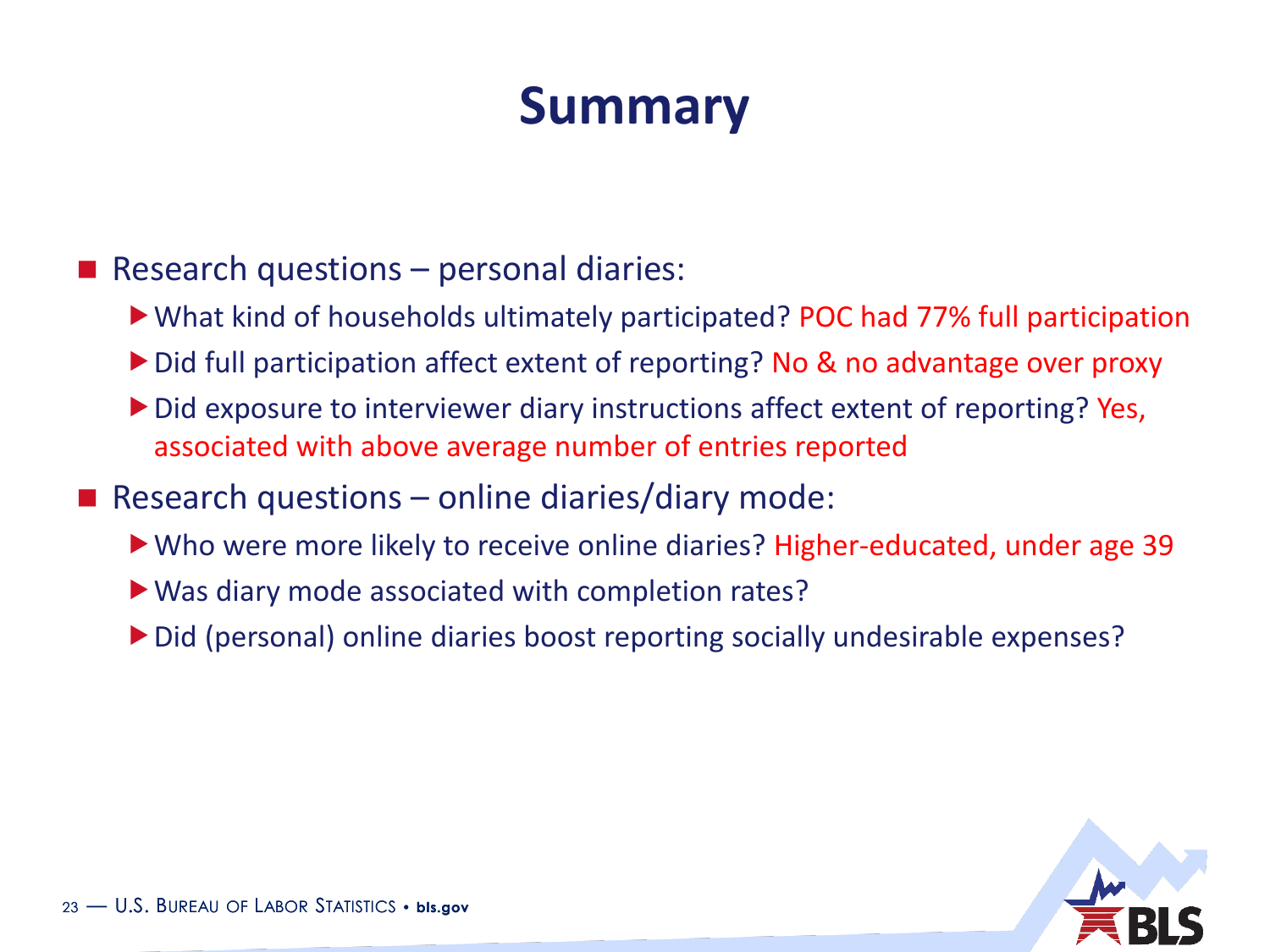Research questions  $-$  personal diaries:

What kind of households ultimately participated? POC had 77% full participation

- ▶ Did full participation affect extent of reporting? No & no advantage over proxy
- Did exposure to interviewer diary instructions affect extent of reporting? Yes, associated with above average number of entries reported
- Research questions online diaries/diary mode:
	- Who were more likely to receive online diaries? Higher-educated, under age 39
	- Was diary mode associated with completion rates? Slightly lower for online
	- ▶ Did (personal) online diaries boost reporting socially undesirable expenses?

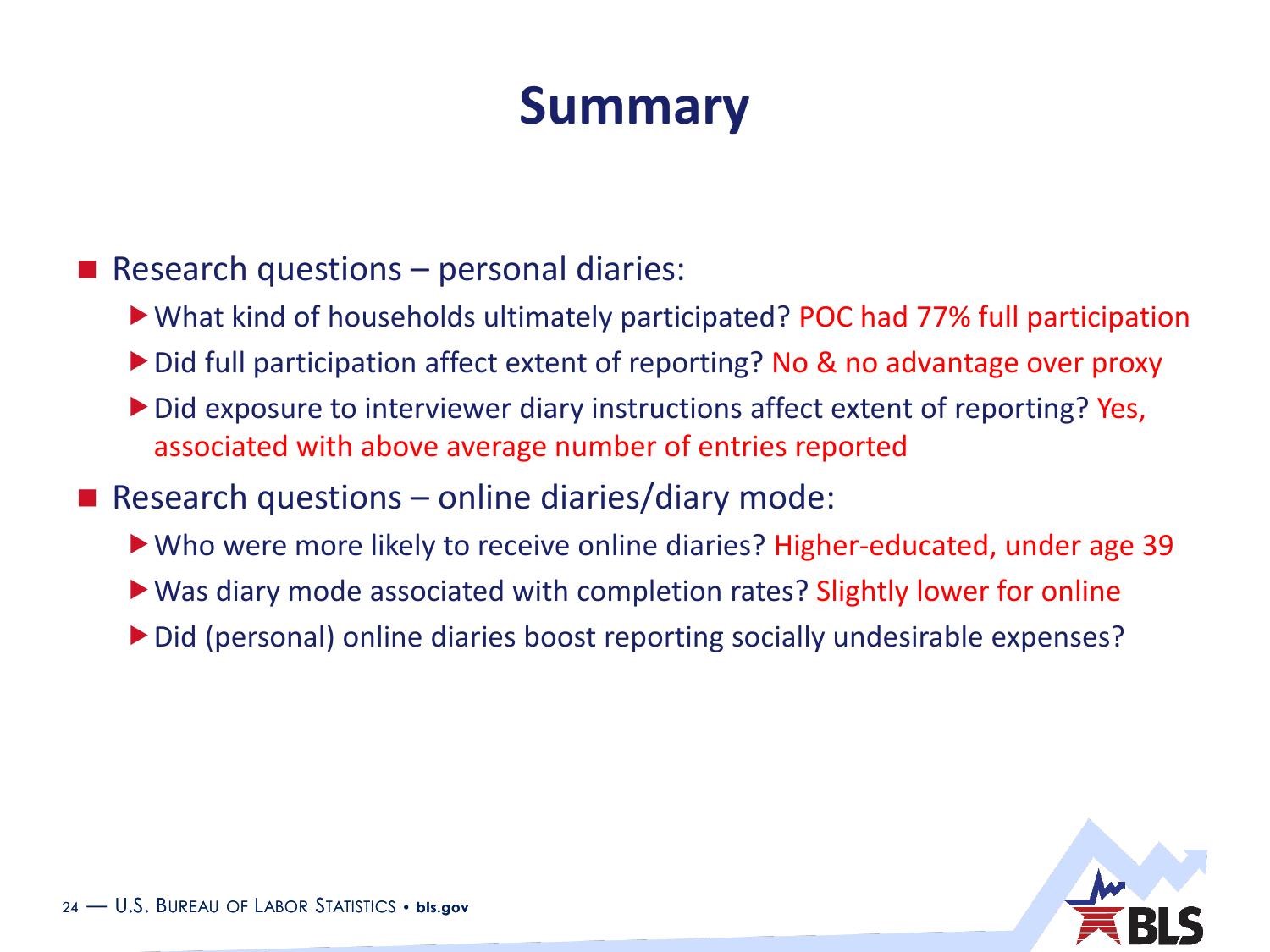Research questions  $-$  personal diaries:

What kind of households ultimately participated? POC had 77% full participation

- ▶ Did full participation affect extent of reporting? No & no advantage over proxy
- Did exposure to interviewer diary instructions affect extent of reporting? Yes, associated with above average number of entries reported
- Research questions online diaries/diary mode:
	- Who were more likely to receive online diaries? Higher-educated, under age 39
	- ▶ Was diary mode associated with completion rates? Slightly lower for online
	- Did (personal) online diaries boost reporting socially undesirable expenses? Possibly. HHs proxy reporting with paper diaries had fewer alcohol expenses

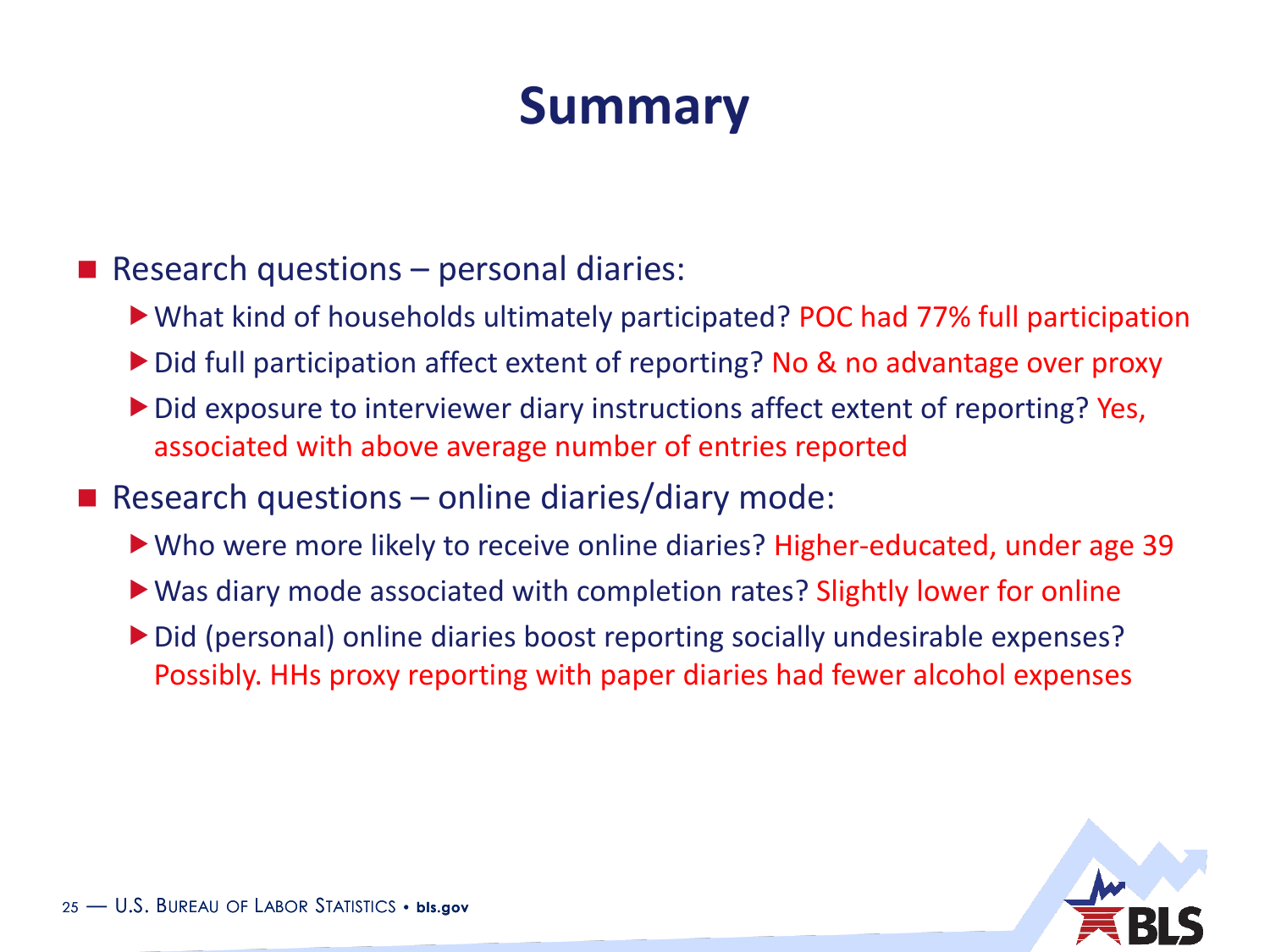#### **Caveat**

- None of the diary tests involved experimental assignment
- Those present at placement may have had different characteristics affecting reporting (e.g., age)
- Final diary mode used resulted from mix of respondent characteristics (web access), preferences, and technological (login) experiences

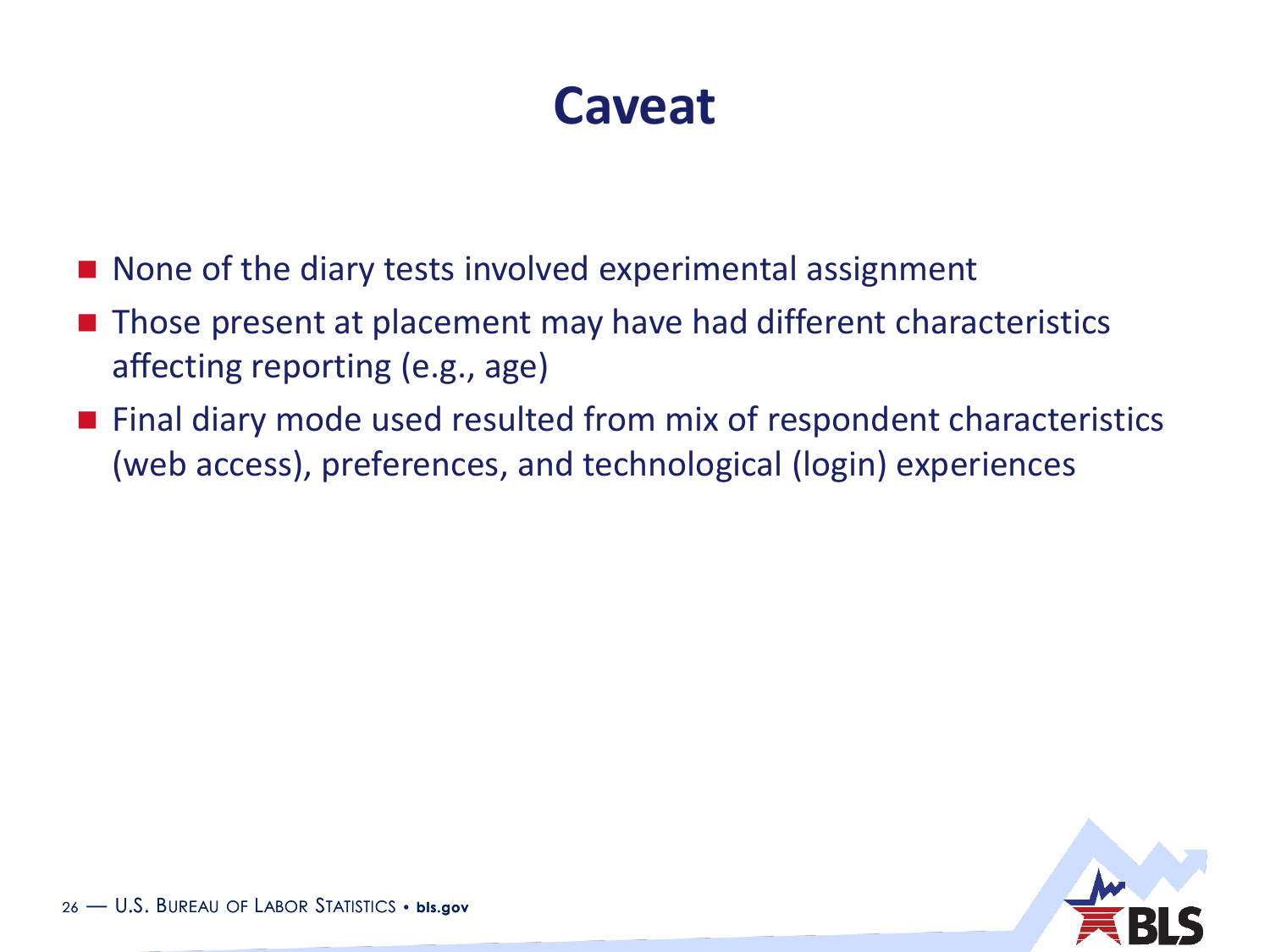#### **CE Diaries – Next Up**

- Online Diaries Implementation Test testing of a deviceoptimized online diary, compatible with future features (e.g. scanning, voice-to-text, etc.)
- Results will feed into diary plans for the large scale test of Gemini design